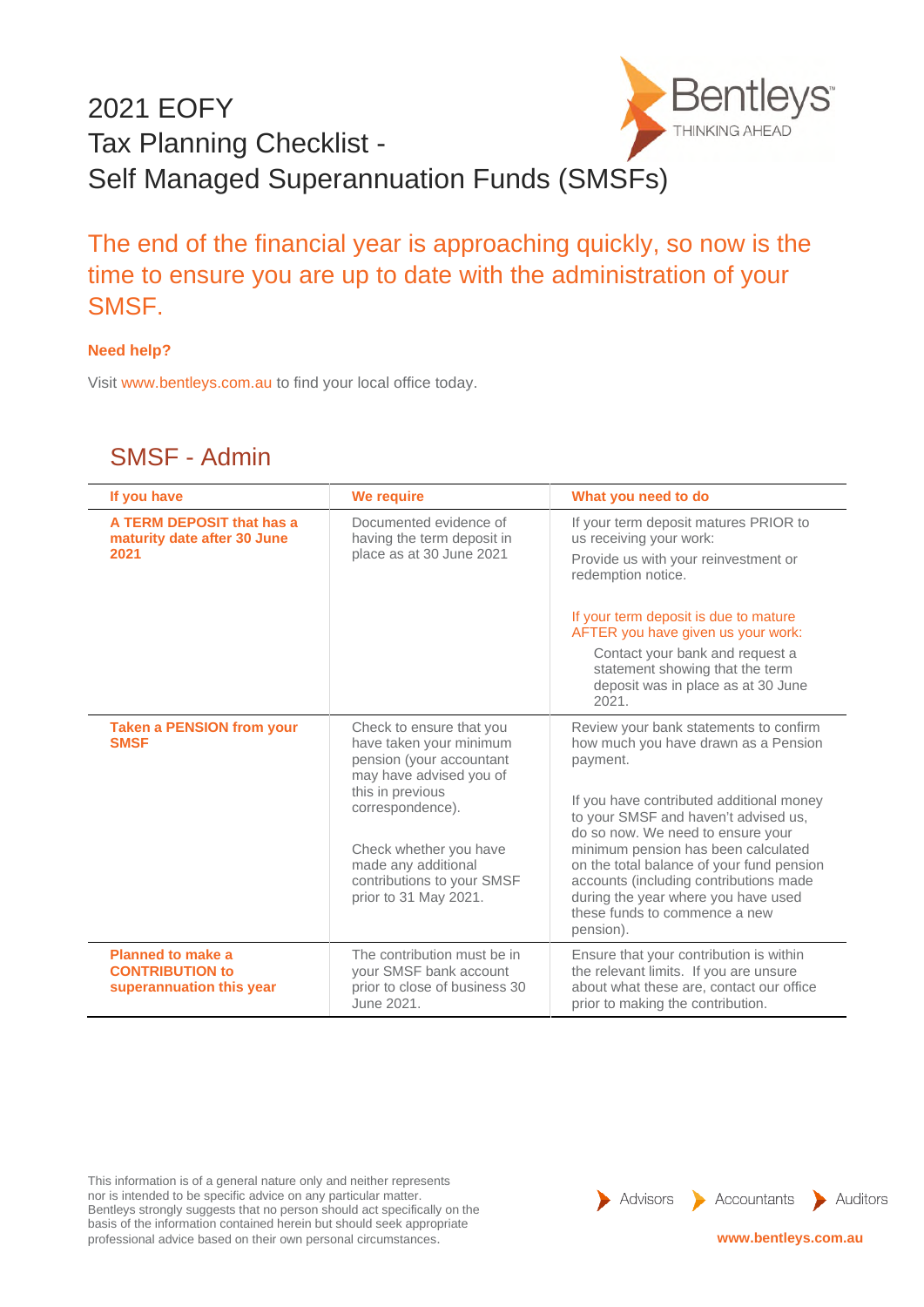

| If you have                             | We require                                                                                           | What you need to do                                                                                                                                                                                                               |
|-----------------------------------------|------------------------------------------------------------------------------------------------------|-----------------------------------------------------------------------------------------------------------------------------------------------------------------------------------------------------------------------------------|
| <b>DIRECT SHARE-</b><br><b>HOLDINGS</b> | Confirmation of<br>shareholdings held within<br>your SMSF as at CLOSE<br>OF TRADE 30 June 2021       | If you have a Stockbroker:<br>Request a copy of your Investment Summary<br>Report. This report should detail your fund's<br>CHESS sponsored holdings and their market value<br>as at close of trade 30 June 2021.                 |
|                                         | (NB: confirmations must<br>contain the Registry details<br>on the document. Reports                  | If you have an online broking account eg. Commsec,<br>nabtrade, E-trade:                                                                                                                                                          |
|                                         | printed from your own<br>bookkeeping file eg.<br>MYOB/Xero is not sufficient<br>for audit purposes). | Log on to your account and download a copy of<br>your Investment Summary Report. This report<br>should detail your fund's CHESS sponsored<br>holdings and their market value as at close of trade<br>30 June 2021.                |
|                                         |                                                                                                      | If your shares are issuer sponsored and held through a<br>Registry:                                                                                                                                                               |
|                                         |                                                                                                      | Log on to your relevant Registry and print a<br>Holding Summary (see below for instructions)                                                                                                                                      |
|                                         |                                                                                                      | If you have previously registered, print a Holding<br>Summary.                                                                                                                                                                    |
|                                         |                                                                                                      | If you have NOT registered, go to the Investor<br>Centre, and follow the steps to register. NOW is<br>the time to arrange your Member login and review<br>your Portfolio. Once registered, at 30 June print a<br>Holding Summary. |
|                                         |                                                                                                      | The following shows the path to the different<br>organisations:                                                                                                                                                                   |
|                                         |                                                                                                      | Computershare                                                                                                                                                                                                                     |
|                                         |                                                                                                      | https://www.computershare.com/au                                                                                                                                                                                                  |
|                                         |                                                                                                      | Click the 'Log in' button and select "Investor Centre" -<br>this will open a new window. Select "Existing User"<br>and you will be directed to a new page to enter your<br>log-in details.                                        |
|                                         |                                                                                                      | <b>Link Market Services</b>                                                                                                                                                                                                       |
|                                         |                                                                                                      | www.linkmarketservices.com.au                                                                                                                                                                                                     |
|                                         |                                                                                                      | Click on "Shareholders Login" section - this will open a<br>new window. Enter your log-in details.                                                                                                                                |
|                                         |                                                                                                      | <b>Boardroom Limited</b>                                                                                                                                                                                                          |
|                                         |                                                                                                      | www.boardroomlimited.com.au                                                                                                                                                                                                       |
|                                         |                                                                                                      | Click the Login button in the "InvestorServe" box - this<br>will open a new window. Enter your log-in details.                                                                                                                    |

This information is of a general nature only and neither represents nor is intended to be specific advice on any particular matter. Bentleys strongly suggests that no person should act specifically on the basis of the information contained herein but should seek appropriate professional advice based on their own personal circumstances. **www.bentleys.com.au www.bentleys.com.au** 

Advisors Accountants Auditors